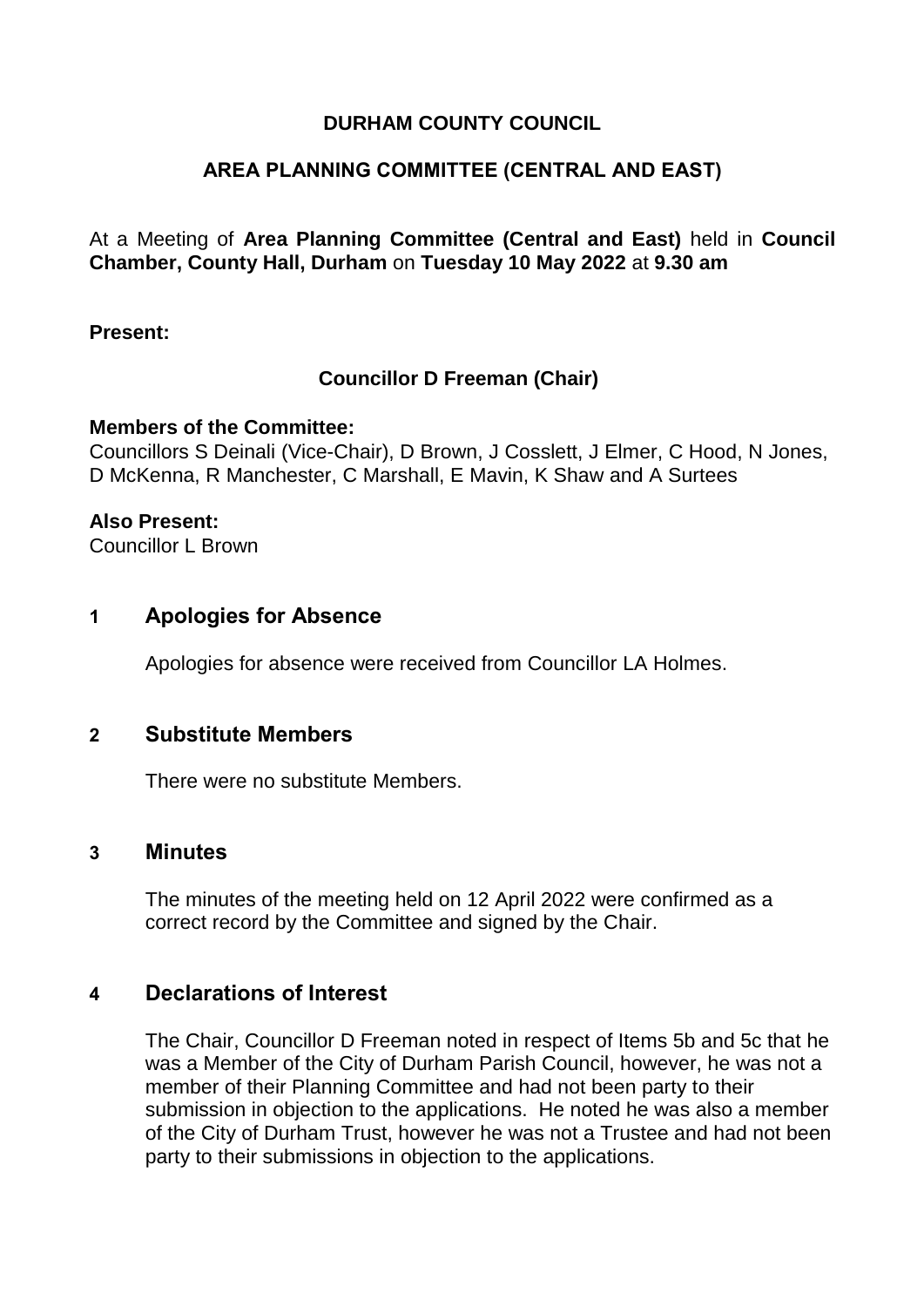# **5 Applications to be determined by the Area Planning Committee (Central and East)**

## **a DM/21/02193/FPA - Land to the east of Whitwell House, Front Street, New Durham, DH1 2EP**

The Committee noted that the item had been withdrawn.

## **b DM/21/03860/FPA - 76 Whinney Hill, Durham, DH1 3BG**

The Planning Officer, Michelle Penman, gave a detailed presentation on the report relating to the abovementioned planning application, a copy of which had been circulated (for copy see file of minutes). Members noted that the written report was supplemented by a visual presentation which included photographs of the site. The application was for the erection of part twostorey/ part single-storey extension to rear of existing small 4-bed house in multiple occupation (HMO) (use class C4) to include provision of 2 no. additional bedrooms and was recommended for approval, subject to conditions.

The Planning Officer noted that the application was not for change of use as the property was already a four-bed HMO with C4 use, allowing for up to six bedrooms. She explained that the applicant had a fallback position in terms of a ground floor extension scheme under permitted development rights and noted a similar application that had been refused had subsequently been allowed at appeal to the Planning Inspectorate.

The Chair thanked the Planning Officer and asked Councillor L Brown, representing the City of Durham Parish Council to speak in relation to the application.

Councillor L Brown explained that the City of Durham Parish Council had come into being in 2018 and since then had endeavoured to represent the interests of the residents within the Parish. She noted that Whinney Hill was already an area with a high percentage of students and the application sought to add two bedrooms to an existing HMO and to facilitate that by building an extension to the property. She added that would turn a small MHO into a large HMO and add another two students to an area which already had 50 percent student housing by postcode.

Councillor L Brown noted that, within the Committee report, great weight had been placed on the fact that an appeal for a neighbouring property with similar planning circumstance had been allowed. She added that paragraphs 47, 50 and 64 all referred to the Inspector's conclusions.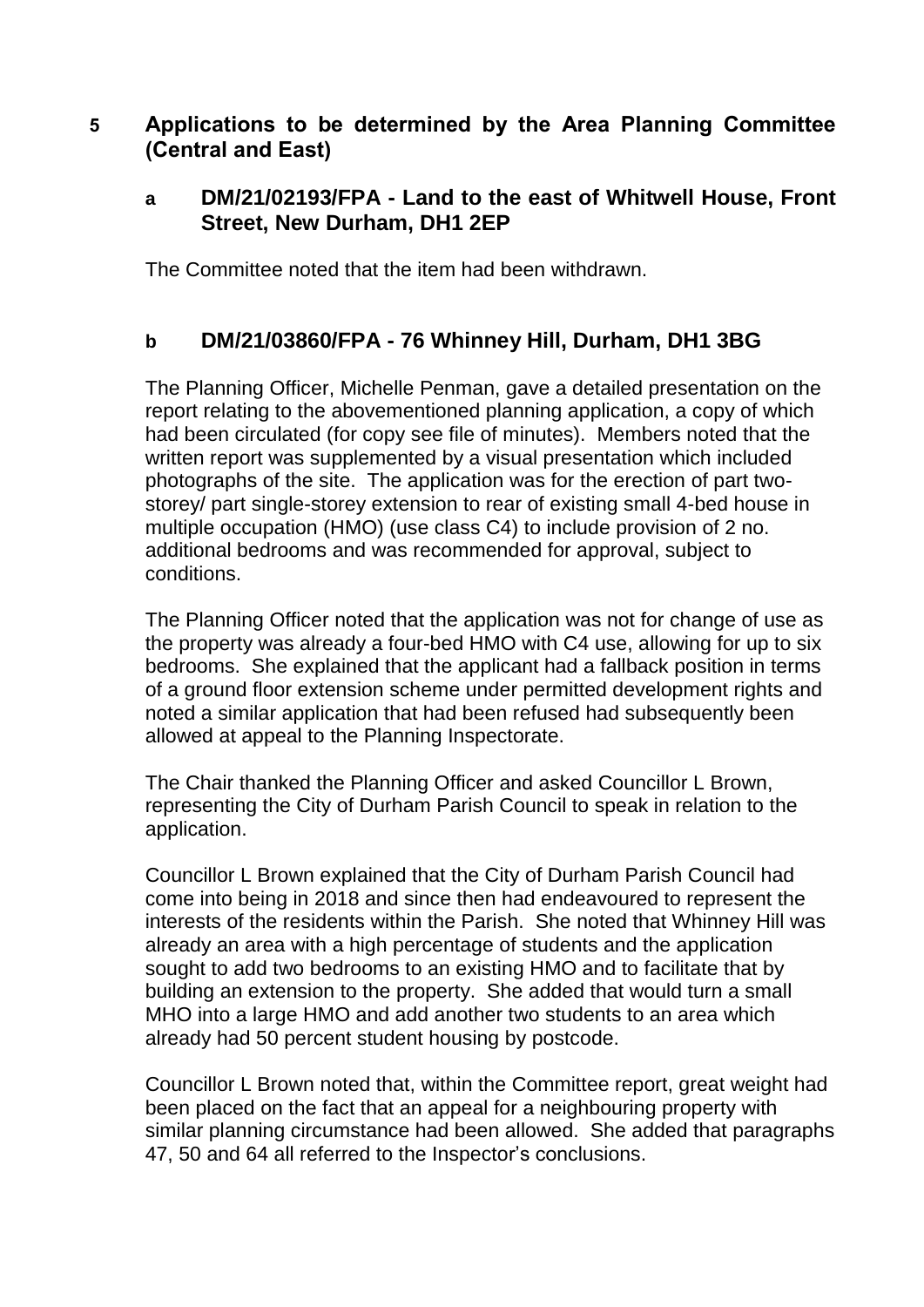She noted, however, that each application should be considered on its own merit and, as the City of Durham Trust had pointed out in their submission dated 6 December 2021, the Local Plan Inspector's report was omitted from the written reports submitted with the appeal documents. Councillor L Brown explained that report had placed far greater emphasis on the parts of Policy 16.3 dealing with extension which result in extra bed spaces. She noted the Inspector's actual words were "*cumulatively over time, this could lead to a significant increase in the number of students living in an area, undermining the objective of the policy*". She added that would then affect residential amenity as set out in Policies 29 and 31.

Councillor L Brown noted that furthermore, the Residential Amenity Supplementary Planning Document (SPD) referred to in Policy 29 set out minimum separation distances, which the application breached. She added the Planning Officer admitted that at paragraph 66 but then goes on to say that it was not considered that the proposals would be unacceptably harmful to residents. She noted that it was the cumulative affect on residential amenity that was the issue. She explained that not only would there an extension that would be overlooking a garden, two extra students could well mean more rubbish, more anti-social behaviour and more full-time residents suffering from lack of sleep and of a gradual erosion of their lives. Councillor L Brown concluded by noting the Parish Council urged the Committee, on behalf of residents, reject the application as it was in breach of County Durham Plan (CDP) Policies 16, 29 and 31.

The Chair thanked Councillor L Brown and asked the Committee for their comments and questions.

Councillor J Elmer noted the importance of Policy 16 within the CDP, a policy that had been hard fought by the City of Durham Parish Council and other groups, to protect against the studentification of the city, impact on services and anti-social behaviour. He explained that it was a huge credit to the Council in adopting CDP and Policy 16, drawing a line as regards student properties. He added that he felt the proposals were a clear breach of Policy 16.3 with there already being a high number of student properties in the area. He noted the argument made as regards the permitted development, however, he did not feel that was sufficient to abandon Policy 16 adding he felt that the Committee should hold the line and go against the Officer's recommendation. He noted the applicant's statement made a case for the permitted development. Councillor J Elmer moved that the application be rejected. Councillor J Cosslett seconded the proposal for refusal.

Councillor C Marshall noted the application was a difficult one, noting the existing impact of HMOs, with families moving out of the city.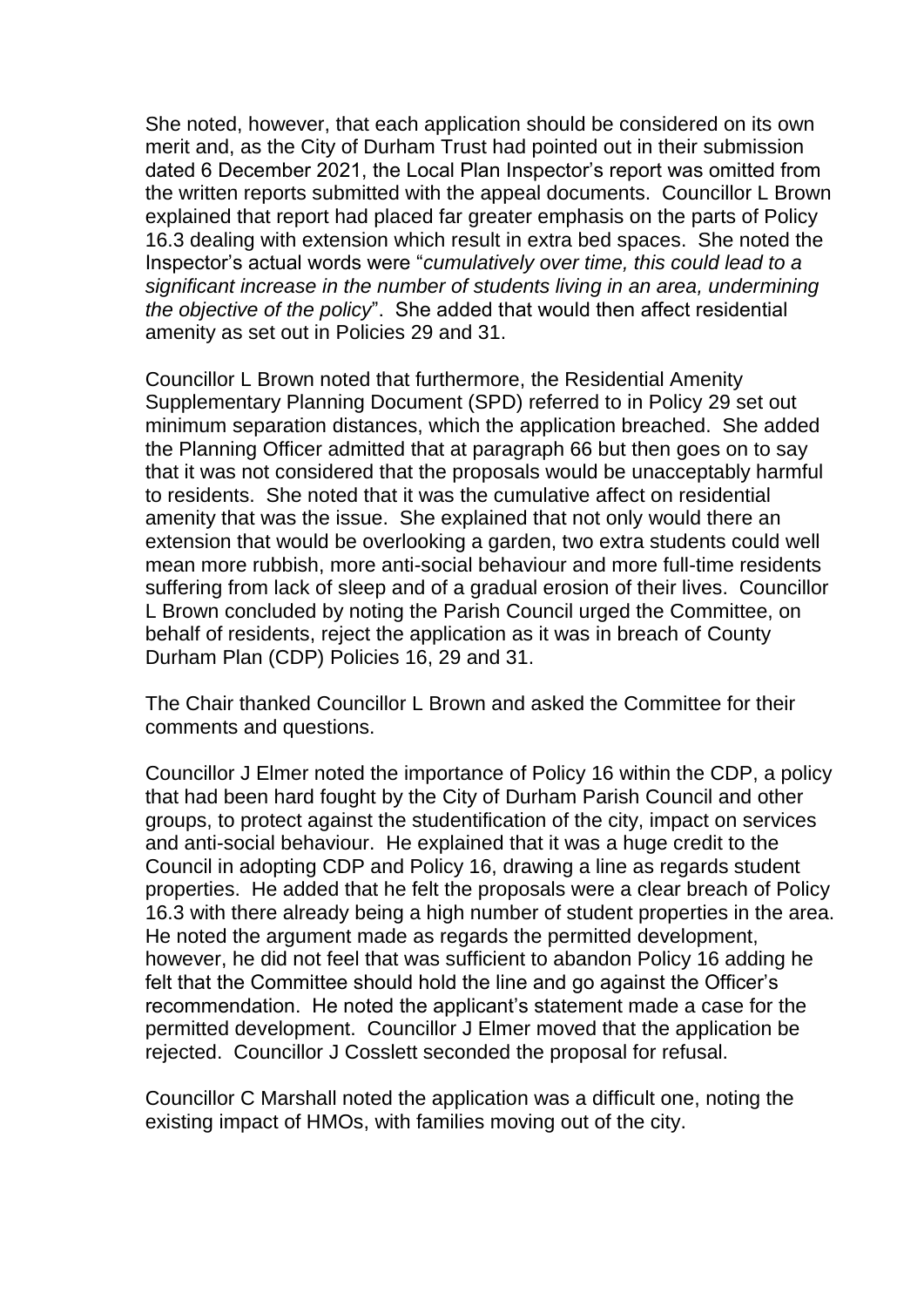He noted it was not a simple case of complying or not complying with policy, rather complying in part with weight given to Policy 16 and also the wider policies within the CDP. He added that there was a risk in relation to an appeal, with Officers having set out the details of an appeal against a refusal for a similar application relating to 75 Whinney Hill that was subsequently upheld the Planning Inspector. Councillor C Marshall noted the applicant had referred to permitted development and asked why put the Council at risk at appeal without a robust case. He noted he felt there were not enough grounds for refusal and added that while some may not have concerns as regards value for money for taxpayers, he did. He noted the sale of the Council's new headquarters at the Sands and noted the additional students attending the University Business School would need somewhere to live. He concluded by noting that, looking at broader policy and not wishing to waste taxpayers' money frivolously, he would support the Officer's report and propose that the application be approved. Councillor A Surtees seconded the proposal for approval.

Councillor J Elmer agreed students would need a place to live and noted that the University wished to control that aspect and build accommodation themselves. He noted that any subsequent appeal of a refusal may be lost, and asked Officers whether the appeal referred to that was upheld was prior to the CDP and Policy 16 being in place.

The Principal Planning Officer, Paul Hopper noted that the appeal relating to 75 Whinney Hill was decided on 18 May 2021 and at that point would have determined against the interim policy. He noted another appeal decision relating to 51 Whinney Hill, and that whilst that appeal was dismissed by the Inspector it was not upheld on reasons relating to the presence of a legitimate fallback position. He added that it was likely there would be the risk of costs at appeal and explained that the Officers' professional opinion was that the application should be approved. He reiterated that the appeals had been for similar development and accordingly had significant weight.

The Lawyer (Planning and Highways), Neil Carter noted Policy 16 was the key policy, with an application to be determined in accordance with the local plan unless material considerations said otherwise. He added the fallback position relating to permitted development was sufficiently material to be given weight. He noted the applicant had submitted a permitted development scheme, which Officers noted was likely to come forward should the current proposals not be approved and added that was a significant planning consideration. The Lawyer (Planning and Highways) referred to the recent appeal decision where the Inspector had given weight to permitted development. He noted that if the application was refused, he would expect that the applicant would appeal, and he would also expect a costs application. He added that the issue of costs was not a significant or overriding issue, however, it was something for Members to have regard of.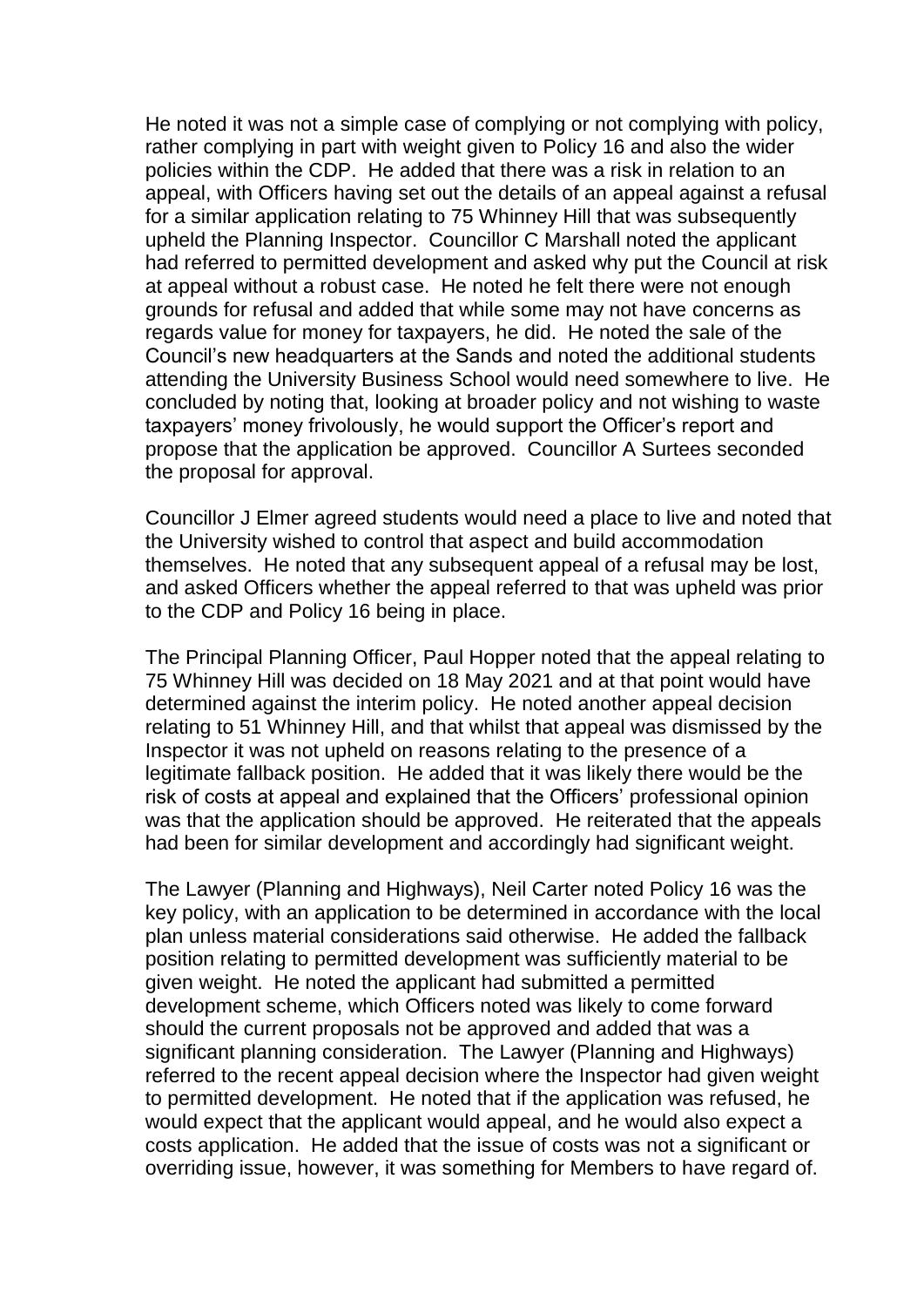The Chair noted that the Council, City of Durham Parish Council, City of Durham Trust and other organisations and individuals had fought hard for the policies as set out in the CDP, including Policy 16. He noted the position in relation to the appeal decisions and noted he was minded to support Councillor J Elmer.

Councillor J Elmer reiterated he felt the application should be rejected as he felt it was contrary to Policy 16 in terms of creating balanced communities, noting the age structure of the area, and the impact on the settled community in the city. He added he felt the applicant had been bombastic and bullyish in their approach in terms of permitted development. The Lawyer (Planning and Highways) noted that the applicant had undertaken a fairly standard approach in terms of stating what they would be able to take forward under permitted development adding it was not a bullying tactic, reiterating it was a common approach.

In relation to the motion for refusal proposed by Councillor J Elmer and seconded by Councillor J Cosslett, upon a vote being taken the motion was LOST.

In relation to the motion for approval proposed by Councillor C Marshall and seconded by Councillor A Surtees, upon a vote being taken it was:

## **RESOLVED**

That the application be **APPROVED** subject to the conditions set out within the report.

### **c DM/21/02034/FPA - Land at Former Skid Pan north of Woodward Way, Aykley Heads, DH1 5ZH**

The Principal Planning Officer, Graham Blakey, gave a detailed presentation on the report relating to the abovementioned planning application, a copy of which had been circulated (for copy see file of minutes). Members noted that the written report was supplemented by a visual presentation which included photographs of the site. The application was for the proposed development of 48 residential dwellings with associated infrastructure, open space and highway improvements and was recommended for approval, subject to conditions and Section 106 Legal Agreement.

The Chair thanked the Principal Planning Officer and asked Councillor L Brown, representing the City of Durham Parish Council to speak in relation to the application.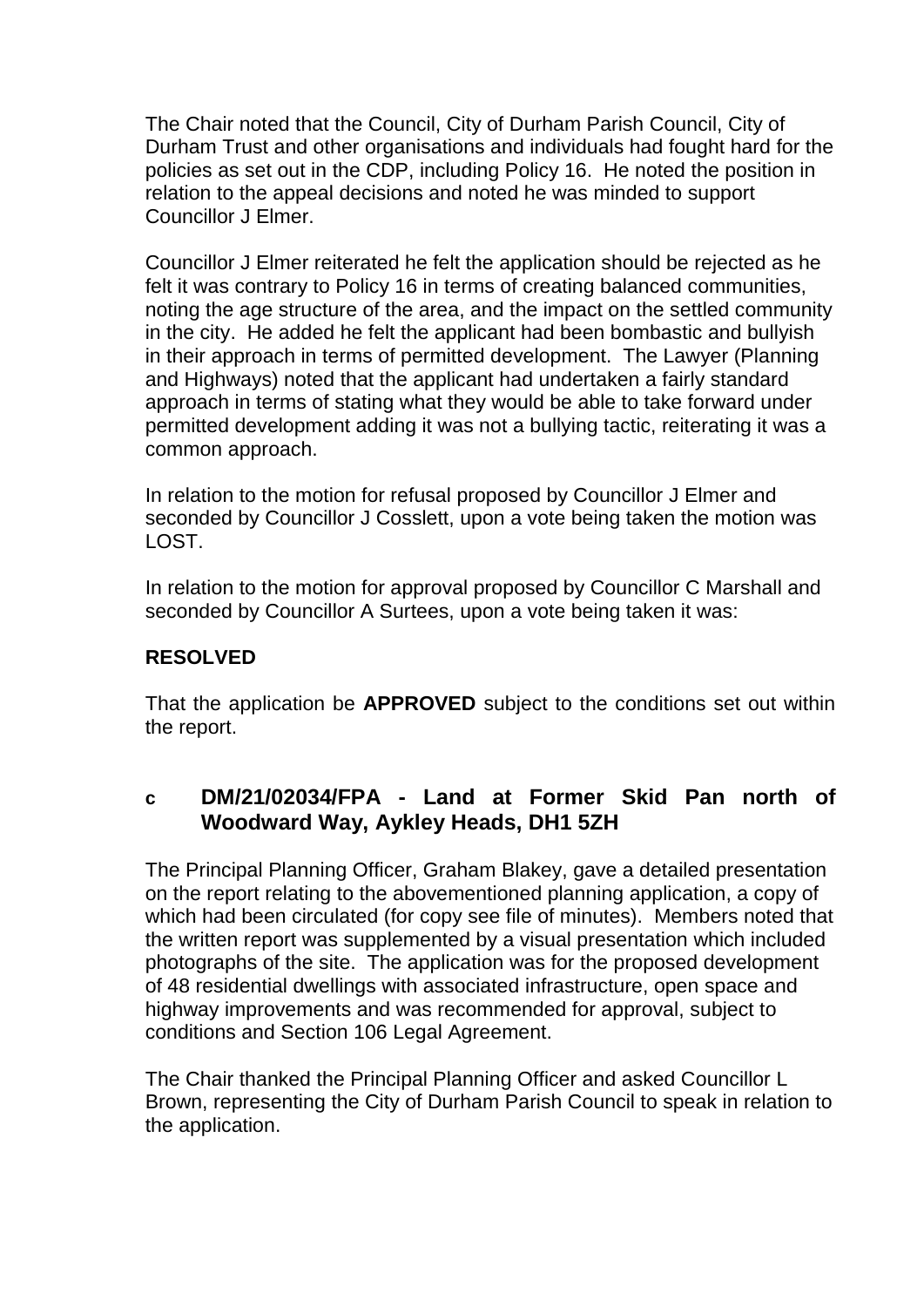Councillor L Brown thanked the Chair and Members and explained that the Parish Council was not opposed in principle to the development and supported Policy 4 of the CDP, however, they felt that the application was in need of a little tweaking. She noted that was a sensitive location next to Hopper's Wood which contained ancient woodland and was surrounded by green belt and an area of high landscape value. She added that the Parish Council were therefore very happy with Condition 15 of the application.

Councillor L Brown noted that where the application failed was in the sustainability of the site. She explained that firstly it seemed that the application was focussed on private transport. She noted that there was no public transport anywhere near the site, adding that indeed the nearest bus stops were at the University Hospital, 600 metres away, despite the developer referring to the proximity of bus stops in paragraph 88 of the Committee Report. She added that Policies 21 and 22 of the CDP and T1 of the Durham City Neighbourhood Plan all called for sustainable transport and a reduction in the dominance of the private car with the consequent improvement in air quality. Councillor L Brown noted that at paragraph 124 of the Committee report the travel officer suggested walking and cycling rather than using public transport. She noted that all she could say was the travel officer had never tried to get a recalcitrant toddler and shopping home on foot.

Councillor L Brown noted that secondly, the housing design was not what one would hope to see in such a development. She added that Policy 29 of the CDP and Policy S1 of the Neighbourhood Plan both called for development to utilise renewable and low carbon technologies. She noted that the development paid lip service to those policies by offering ducting and cabling for electric vehicles (EV). She asked if it would really be too difficult to provide the charging points too.

Councillor L Brown noted that the developer was providing gas-fired combi boilers to heat the houses. She noted that the development was proposed before the astronomic rise in energy and fuel costs and asked whether it was time for Persimmon Homes to think again about energy. She added that, if factored in at the design stage, photovoltaic panels would not add too much to the cost of the houses but could mean the buyers of those homes would not have to choose between eating and heating.

The Chair thanked Councillor L Brown and asked Mr John Lowe, Chair of the City of Durham Trust to speak in relation to the application.

Mr J Lowe explained that the City of Durham Trust based its objection to the application on three main grounds, the first being inappropriate design.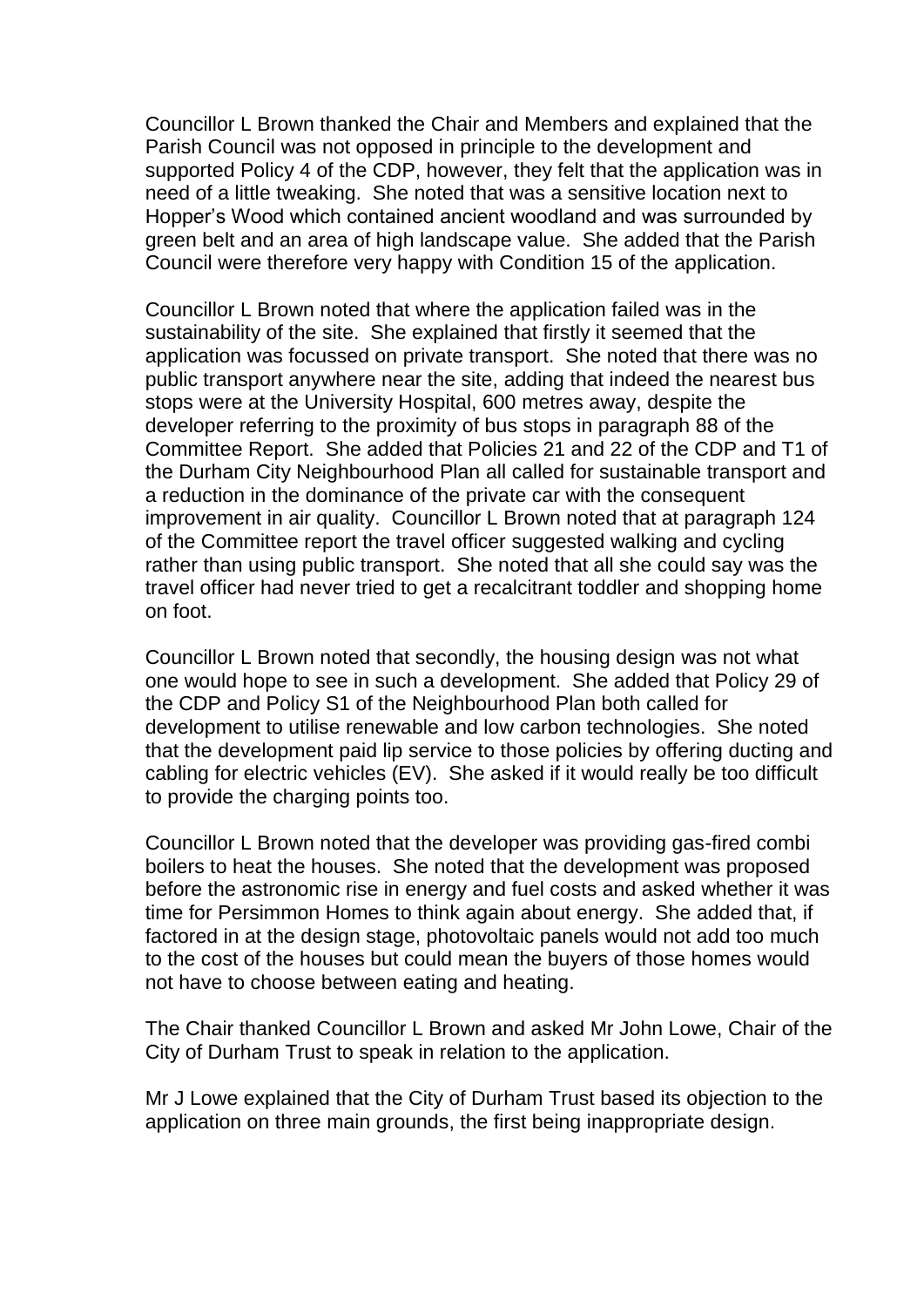He explained that the site was surrounded by the Green Belt and the area of high landscape value and added it lay within the boundary of the World Heritage site inner setting. He noted that should have required particular attention to layout and design, however, the scheme failed by offering a standard layout and generic house designs with no distinctiveness or response to the site. He added that the National Planning Policy Framework (NPPF) was revised in July 2021 and was robust on design quality: paragraph 134 stating that "*development that is not well designed should be refused".*

Mr J Lowe explained that the second ground for refusal was inadequate provision for renewable energy. He explained that there was no evidence that the development either minimised greenhouse gas emissions or sought to achieve zero carbon buildings or renewable energy generation as required by CDP Policy 29. He added that Durham City Neighbourhood Plan Policy S1 required on-site renewable energy generation wherever possible. He noted the developer had submitted a Sustainability Statement and Checklist, but the County Council's Low Carbon Team's response to those was lukewarm, saying that they contained limited detail. He added the developer's offer for renewable or low carbon technologies was a gas boiler with flue heat recovery. Mr J Lowe asked why not solar panels and heat pumps?

Mr J Lowe noted the third ground for refusal was insufficient attention to sustainable transport. He explained that the case officer had provided a good summary of the transport issues and, in paragraph 126 of her report, noted that the poor access to public transport and the nature of the walking routes would be unlikely to "*promote accessibility by a range of methods for all prospective residents*" and would "*not give all future residents realistic alternatives to the private motor car*". He added this was acknowledged as a "*negative impact to be given weight in the planning balance*".

Mr J Lowe noted that the lack of garages and space for storing cycles at some houses was contrary to the Durham City Neighbourhood Plan Policy T3. He explained that negative impact and non-compliance with transportrelated policies had been identified and that it was open to the Committee to reassess the weight that should be given to those failings. He added that in a climate emergency, where reducing car use was now essential to meet our commitments, the Council should be making every effort to avoid further cardependent developments.

Members were asked to note that the Trust, other objectors, and the Council's Sustainable Transport Officer had all made suggestions for improvements to accessibility. Mr J Lowe added that the developer had done hardly anything to address these: a footpath link had been realigned and a footbridge to cross the beck was proposed, that was all.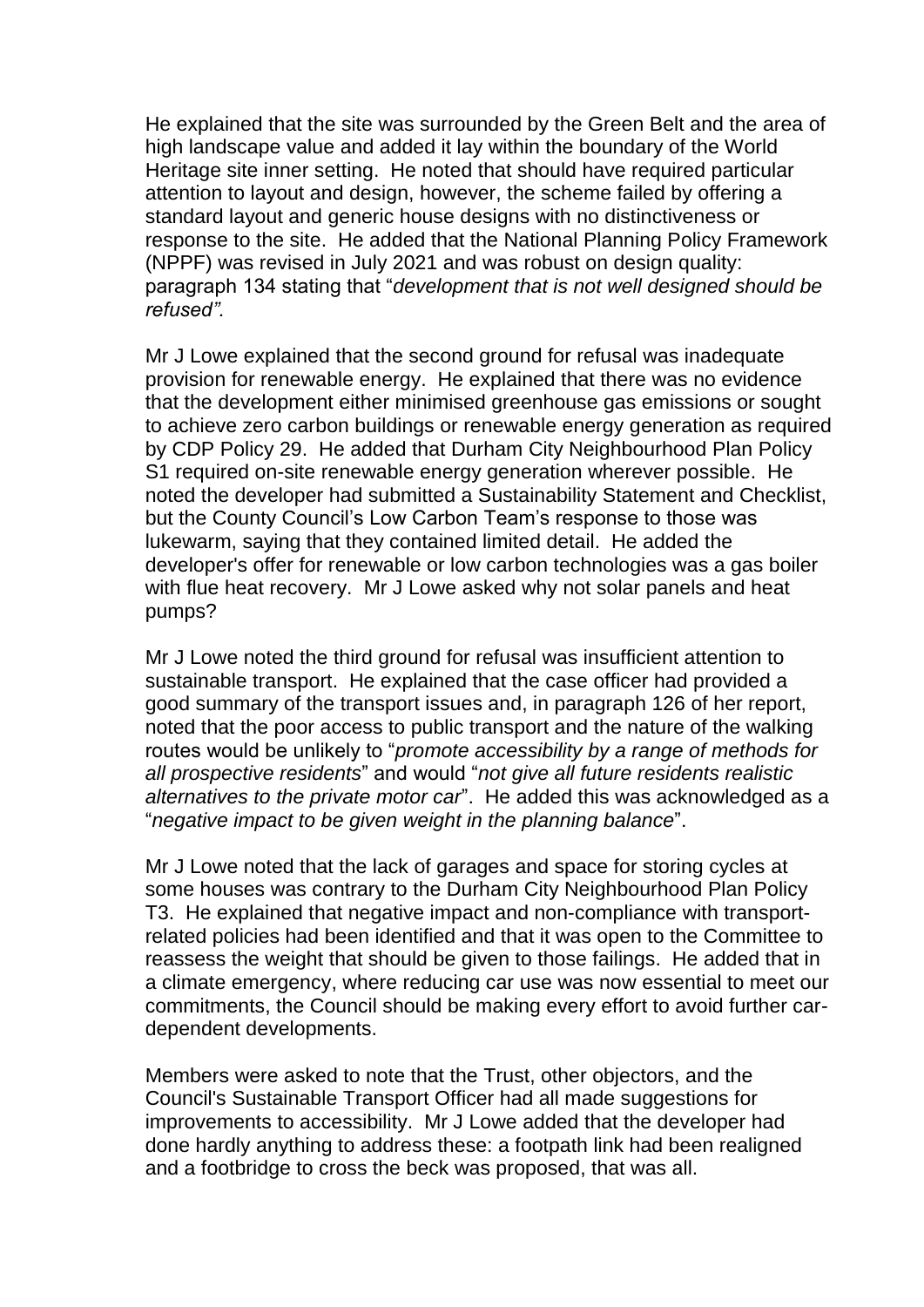He explained that the Trust considered that transport sustainability must be given much more weight in this decision, and that further mitigations were necessary to make the application acceptable in planning terms.

In conclusion, Mr J Lowe noted that the Trust considered that it was clear that if the three issues raised were given proper weight, the proposals failed against CDP Policies 20 Green Belt, 21 Delivering Sustainable Transport, 29 Sustainable Design, and against the Durham City Neighbourhood Plan Policies S1 Sustainable Development, H1 Protection and Enhancement of the World Heritage Site, H3 Areas Outside Conservation Areas, G1 Protecting Green Infrastructure, D4 High Standards for Housing, and policies T1-T3 Sustainable Transport. He added that if the Committee accepted the Trust's assessment of the design issues, the application would need considerable reworking and must be refused in its current form. He noted that the renewable energy and sustainable transport issues could potentially be addressed through applying further conditions to achieve the mitigations required.

The Chair thanked Mr J Lowe and asked Mr Paul Hunt, from the Applicant Persimmon Homes to speak in support of the application.

Mr P Hunt began by thanking the consultees and both the Case Officer and Presenting Officer for their report and presentation. He added the application was for 48 dwellings for a new sustainable desirable development, north of Phase 1 development, approved in 2015, noting with only a few of those properties yet to be sold. He explained that the site was allocated under H4 within the CDP for housing and was a brownfield site. He added the site was close to the city centre and therefore sustainable in terms of the available services, facilities, open space, recreational facilities and local schools. Mr P Hunt noted sustainable travel options provided by both bus and train.

Mr P Hunt noted the proposals represented a choice of dwellings to satisfy the needs of central Durham, with two to five-bed designs of types and sizes that were under-provided in the housing market. He explained that 25 percent of the dwellings would be for affordable delivery, noting market testing with three Registered Providers with offers already received. Mr P Hunt explained that the proposals represented a high quality design based upon the principles of the NPPF and being complimentary to the area. He added that the proposals would take inspiration from the Phase 1 development, however, would use materials and design reflecting the neighbouring woods, with balconies and other modern design noting the location near to the new Police headquarters and position on the edge of the historic Cathedral city. Mr P Hunt noted the varied roofscape with single, two storey and two-and-a-half storey elements and explained that significant landscaping and planting was proposed to meet the requirements of the site's allocation in the CDP.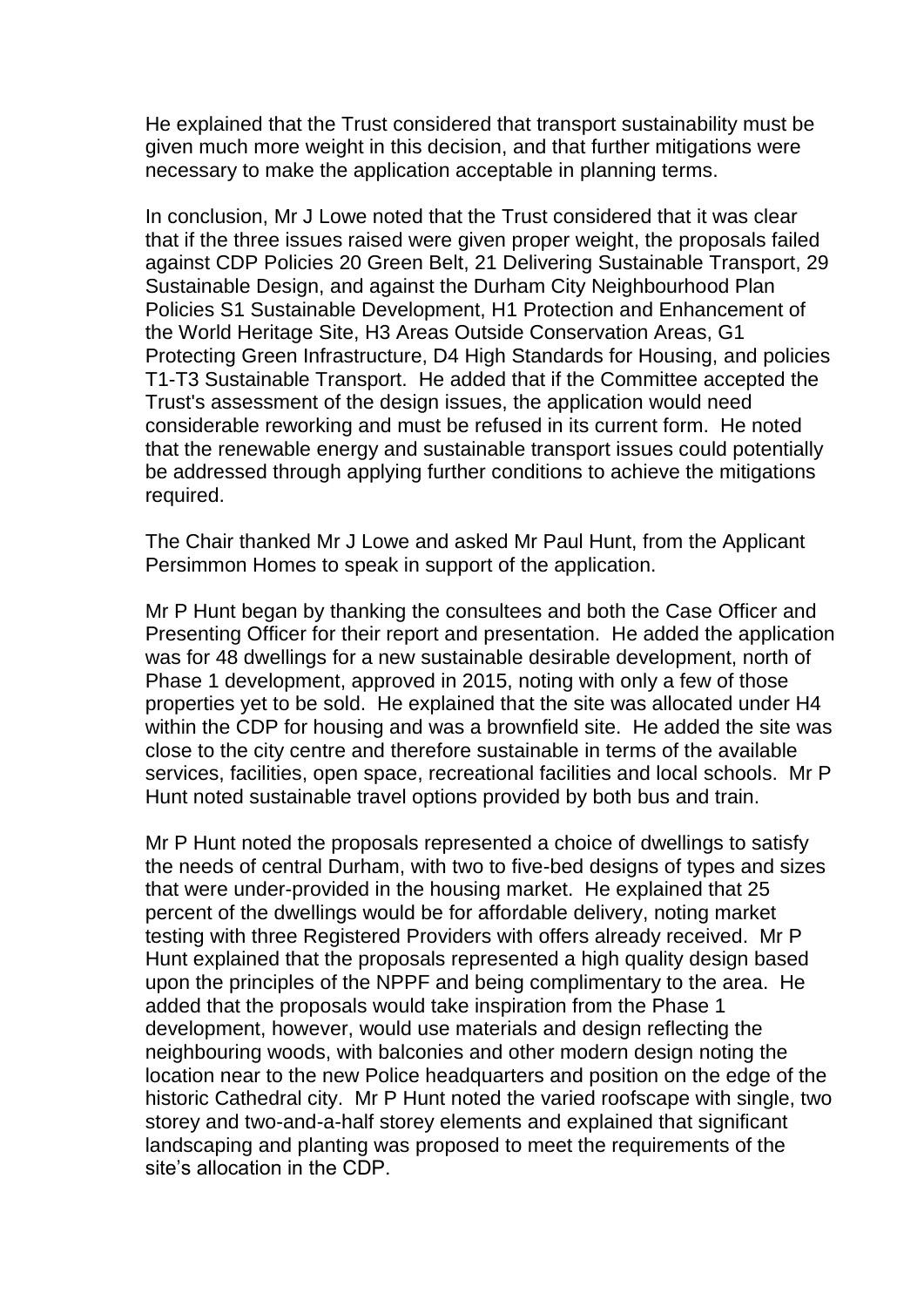He noted the visually attractive setting and noted a net biodiversity gain of 17.21 percent.

Mr P Hunt informed Members that all plots would have EV charge cable routing and use heat recovery devices on energy efficient gas boilers. He noted the close work with Planners and consultees in terms of the application and explained that additional reports and surveys had been completed. He noted the extensive planning gain package including contributions relating to education, the NHS, offsite public open space, infrastructure implementation and affordable housing.

Mr P Hunt concluded by explaining that there were no adverse impacts that would outweigh the benefits of the scheme, reiterating that the proposals were highly sustainable, of a high quality and visually attractive and therefore, as the proposals were in accord with the development plan, he would respectfully ask that the application be approved.

The Chair thanked Mr P Hunt and asked the Principal Planning Officer to respond to the points raised by the speakers.

The Principal Planning Officer explained that the proposals were a major development and noted that currently the CDP required a 10 percent reduction in carbon dioxide emissions adding that could be achieved through different means including fabric first approach or energy recovery, as in the case with the proposed hybrid gas boilers. He noted that while the application met those requirements, as the scheme was required to be built out also in accordance with applicable building regulations legislations. He explained that Part L of Building Regulations matched to the 10 percent reduction, however, from June 2022 that would increase within changes to the Building Regulations to 31 percent. He noted that new regulations would apply for each new building after that date, rather than for any whole site.

In respect of the installation of EV charging points rather that just providing the cabling and ducting, the Principal Planning Officer noted that as there was no standard in relation to EV charging, if a specific charger was installed that would then limit the choice of EV for the homeowner. He added the site was an allocated development site and noted the adjacent employment sites and nearby schools. In reference to the design, the Principal Planning Officer noted that Officers had considered the proposals through the usual robust process and had come to the conclusion to recommended the application for approval.

The Chair asked for clarification as regards the garages that were proposed, noting they were not large enough to store a car.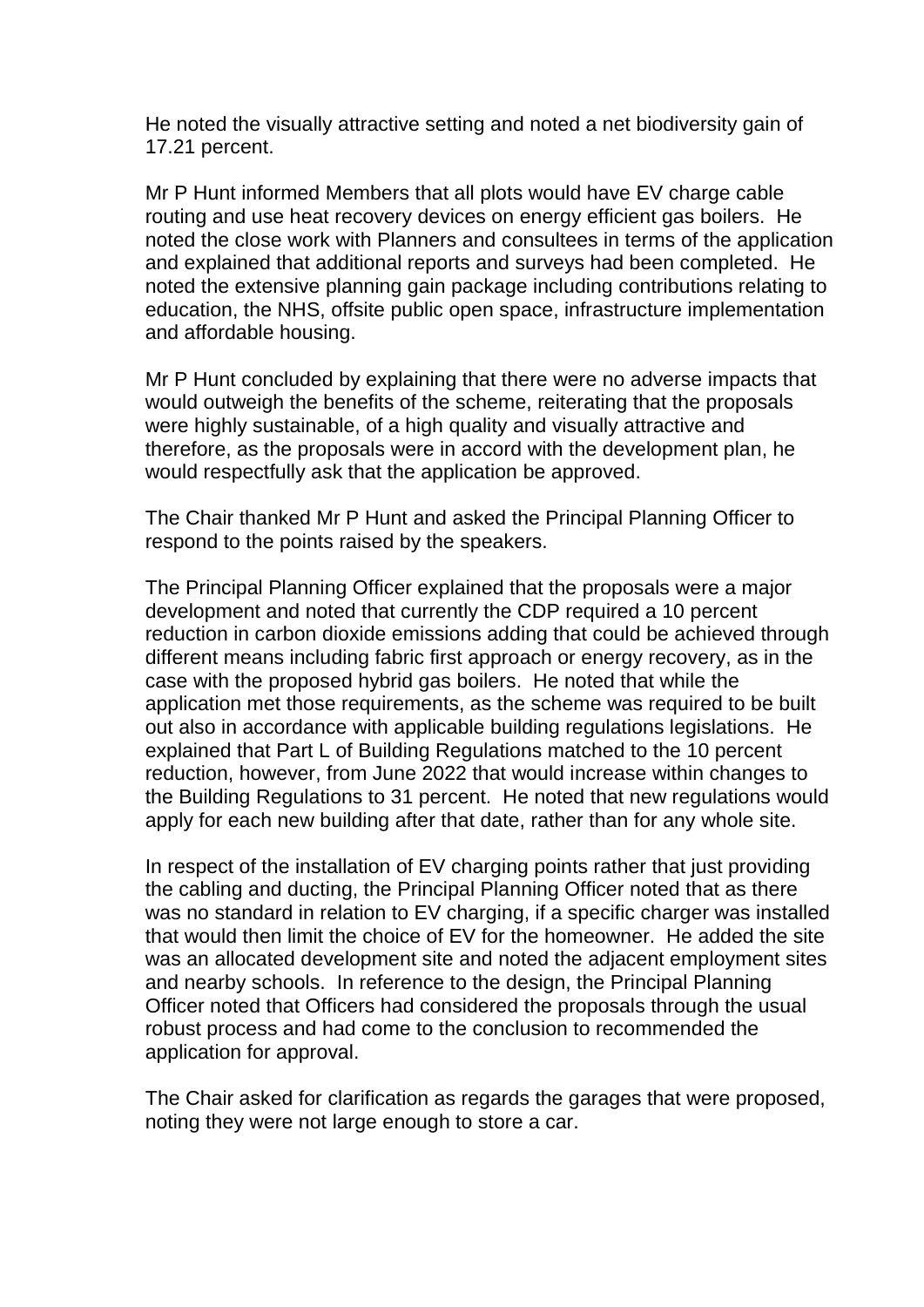The Principal DM Engineer, David Battensby explained that if a garage was not large enough to house a car it would not be considered as a parking space when looking at parking provision. He added that this had been taken into account when assessing the proposal and the proposed in-curtilage parking and non-allocated parking met the DCC Standard.

The Chair thanked the Officers and asked the Committee for their comments and questions.

Councillor D Brown explained that he had read the report and listened to the presentation and speakers very carefully and noted that the main point appeared to be sustainability. He asked for further details as regards the 'sustainability checklist' as referred to in Condition 26. The Principal Planning Officer explained that it was a validation requirement of all major developments, with the Council's Low Carbon Officer asking the developer what they were proposing to do. He added that it was a tool to ensure what was deliverable. He noted that the proposals were acceptable in terms of planning policy, securing a 10 percent carbon reduction, and reiterated, beyond planning, the Building Control regulations that were coming into effect would require a reduction of 31 percent.

Councillor K Shaw noted he had read the report and listen to the speakers and moved approval of the application. Councillor D Brown seconded the motion for approval.

Councillor J Elmer noted that the application site was around 600-700 metres from the nearest bus stop and noted that the impact on groups, such as older persons, disabled and those not able to drive, was very problematic. He noted the only solution for those people would be to book a taxi, a serious problem. He noted a major application within his Electoral Division and explained that speaking to older people in his community as regards that application, the importance of accessibility had been raised and therefore he felt it was not possible to move forward with such an application. Councillor J Elmer noted the situation as regards garage provision and explained it would lead to further congestion on the roads and footpaths. He asked why construct garages that would not fit a car, noting that it may be preferable to repurpose the space. He added that the application appeared to create car dependency when that was something that all were trying to move away from. He noted the large prominent site and the impact upon the tree belt, adding that the scaling down from 58 to 48 dwellings was welcomed.

Councillor J Elmer noted the H4 allocation in the CDP, within the green belt, noting that the developer had to argue for the release, with the Inspector having said there must not impact the tree belt. He added he felt the proposals represented an unacceptable impact upon the tree belt with 11 plots, around a fifth of all proposed properties, bordering the tree belt.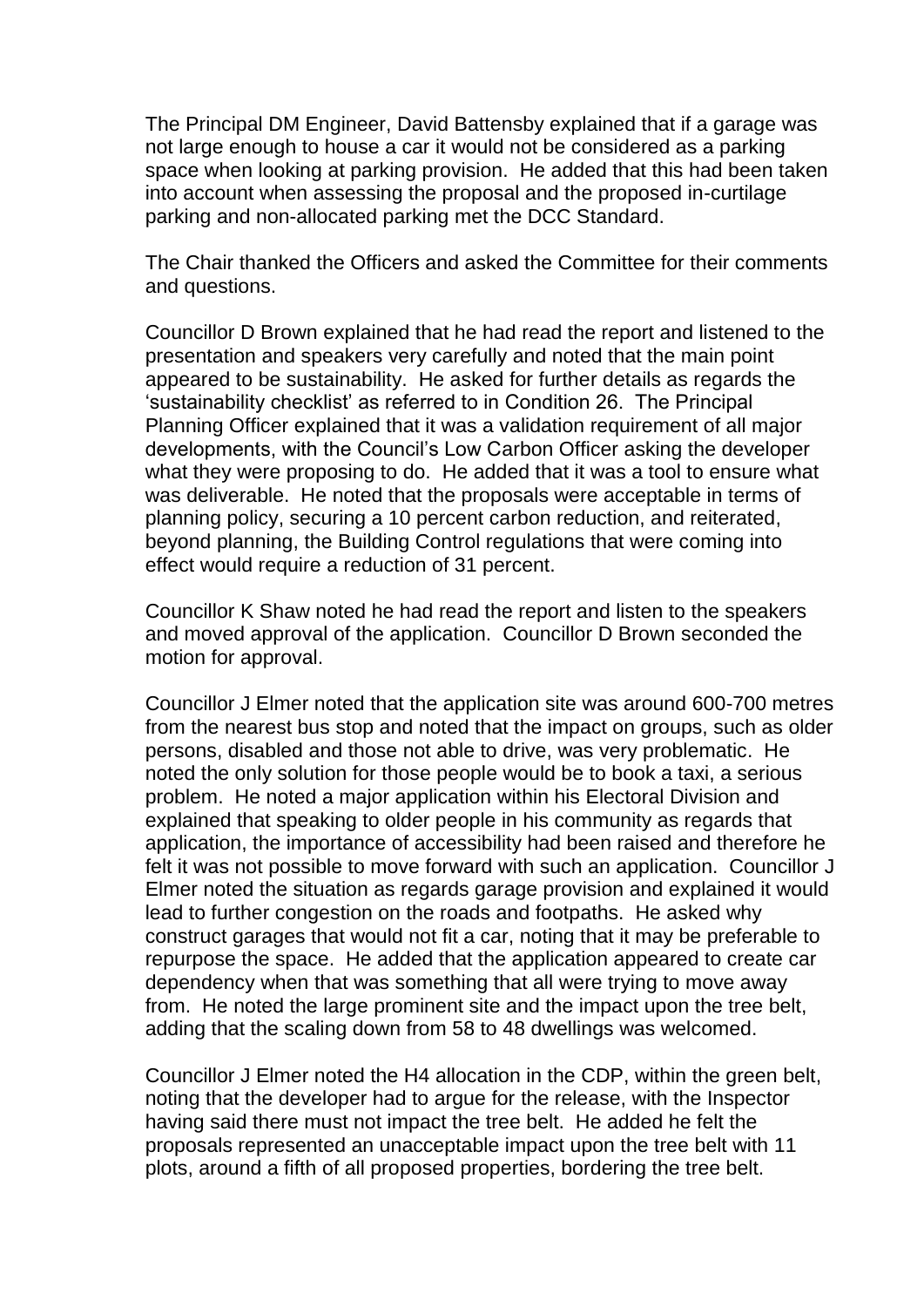He noted that it was likely that owners would want to trim the trees or want trees removed and asked if Tree Preservation Orders (TPOs) were an option.

He noted a lack of detail in terms of new planting and Hopper's Wood, and asked as regards long-term maintenance, explaining as regards a large development in his area where the developer had not completed landscaping works after five years, and he noted he would not want to assume it was dealt with by condition.

Councillor J Elmer reminded Members that the Council had declared an Ecological Emergency and he added that there were concerns in relation to impact upon the area from the large number of people and their pets. He noted the potential impact upon the ancient woodland and added he felt it would not be alleviated. He added that the site-based ecology gain in terms of bird and bat boxes was welcomed, noting that his concern related to future maintenance and asked if a covenant could be made to ensure they were maintained.

Councillor J Elmer reminded Members of the Climate Emergency that had also been declared by the Council and noted that no energy statement had been included with the application, with no sign of zero carbon building or sustainable energy on site, adding those were requirements of Policy 29. He added that paragraph 161 of the report noted the proposals were in line with the minimum 10 percent and that the applicant had not provided any further information. He noted no photovoltaics, no ground source heat-pumps and added that the cost of such technology was being pushed upon future occupiers and asked if the radiators that were to be installed were compatible with future technology such as heat-pumps.

Councillor J Elmer noted the Low Carbon Team had stated to minimise resources, including energy, and to encourage renewable energy technology on-site and asked why that was not being applied to the proposed development. He noted, in summary, that he felt the application failed in terms of: Policy 21, Sustainable Transport; Policy 4, in retaining the tree belt; and Policy 29, carbon reduction. He explained that he felt the Council should be pushing the applicant to come back with an improved proposal and therefore he would move that the applicant be deferred. Councillor J Cosslett seconded Councillor J Elmer.

The Principal Planning Officer noted the issues raised in terms of sustainability, and as regards the difficulties in terms of encouraging bus operators to alter their routes. He noted the balance of factors including carbon footprint and added those were for Members to consider. He noted that the location of the site may dissuade some potential buyers, that being an issue for market forces.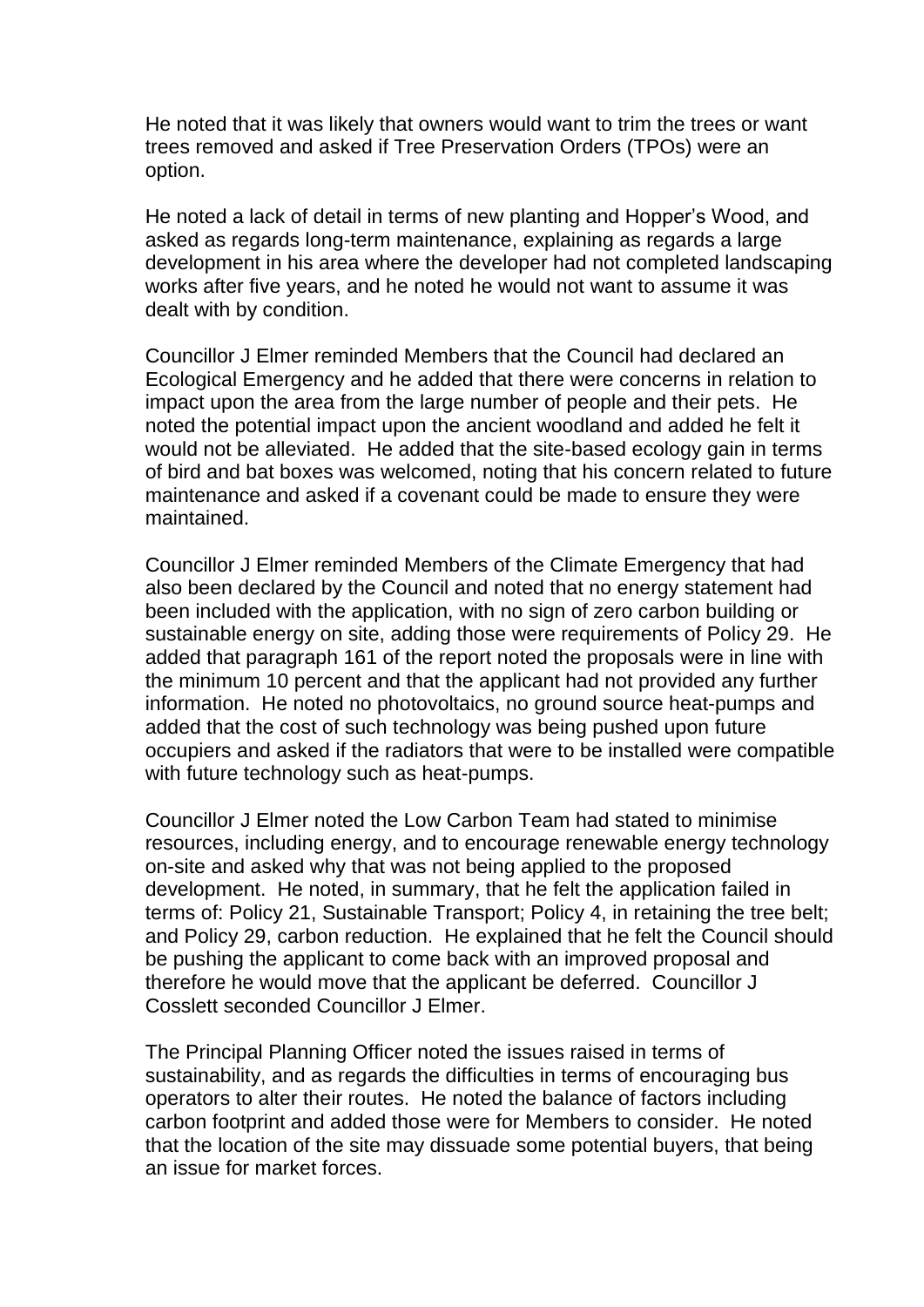He noted that TPOs were an option in terms of protecting specific trees and added that conditions referred to roosting bats and nesting birds.

The Principal Planning Officer noted the references to the comments as regards the overall Sniperley site, made at different stages within the development of the CDP and subsequent applications, however, he reminded Members that the application before Committee was felt by Officers to be acceptable and therefore was recommended for approval, subject to conditions and s106 Legal Agreement.

The Lawyer (Planning and Highways) noted there were two motions, the first being for approval. He noted that if that motion was not carried then he would come back to Councillor J Elmer for additional information on relating to his motion for deferral.

The Chair asked as regards TPOs, whether they would be by condition or other means. The Principal Planning Officer noted an option would be to add a condition attached to the application, another would be via TPO, with the Council to ensure they were in place following the application, if approved.

Councillor N Jones asked for clarification as regards central heating systems and up to what date gas boilers would be fitted. Councillor J Elmer noted that after 2025 they were no longer to be fitted. The Chair emphasised that they would not be ripped out at that time, just that they could not be replaced with a gas boiler after that date. The Principal Planning Officer explained that the Government aim was for carbon neutral by 2050, with the 2025 date in terms of no longer being able to fit gas boilers being a means to achieve that aim. Councillor J Cosslett noted from a recent visit to a school that had heat pumps installed that they had required larger radiators in order to give the same heat distribution. The Principal Planning Officer reiterated that such issues would be picked up under Building Control regulations. Councillor J Elmer asked for clarification that existing regulations would apply, and properties would not require a retrofit, noting building regulation changes had not yet taken place. The Principal Planning Officer reiterated the timescales relating to building regulations and explained that they were also such that they would come into effect for each property constructed after the date of the new regulations were implemented, with the old regulations not applying for a whole site where first construction on a site had began prior to the new regulations.

Councillor J Elmer noted the on-site ecological gain and asked what mechanism there would be to require residents to maintain the provision. The Principal Planning Officer explained that Condition 22 made reference and, if the Members proposing approval were minded, 'in perpetuity' could be added.